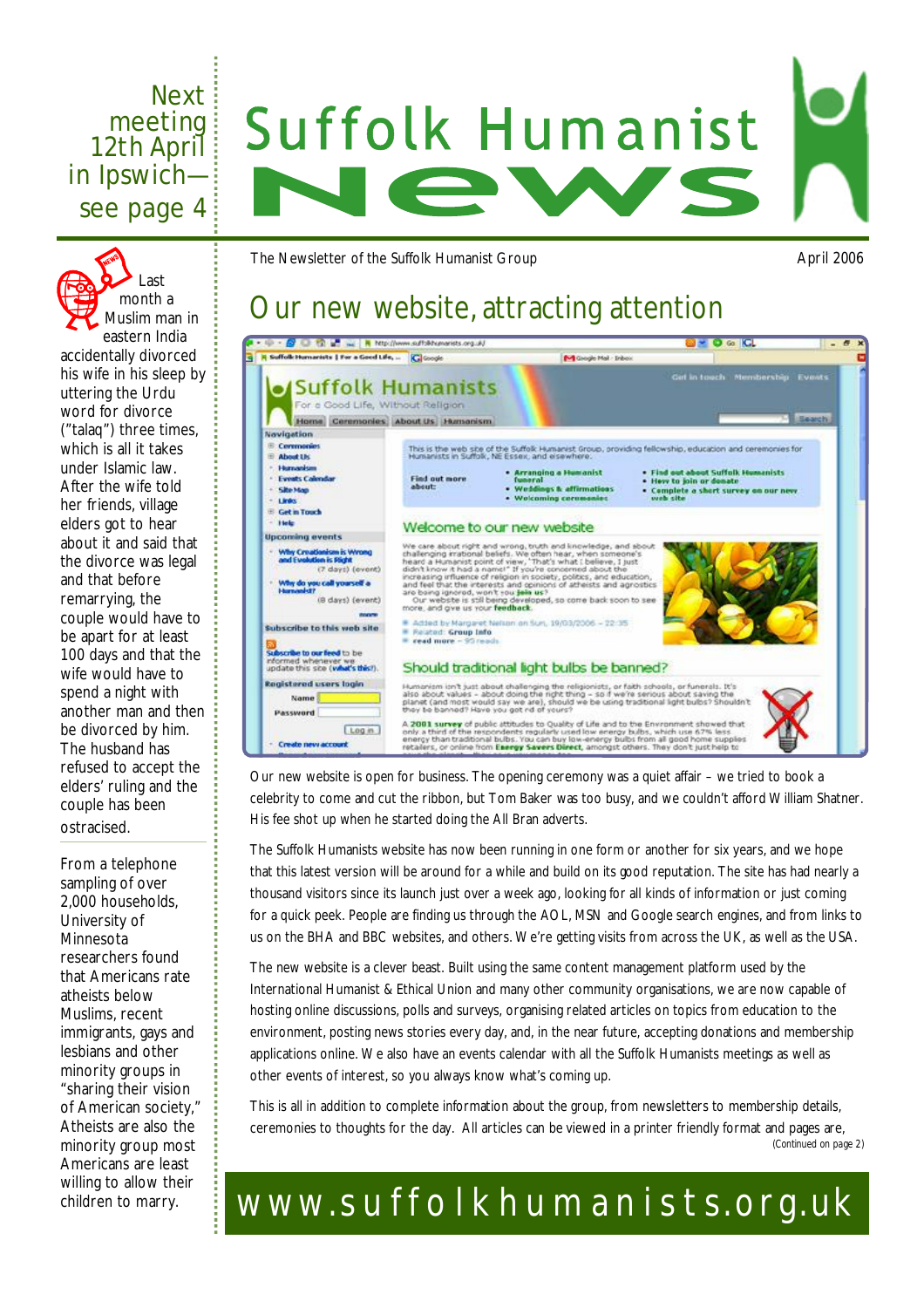

# A suitable story for children?

In case you hadn't noticed all the chocolate eggs stacked up in the shops, it's Easter. There's been a festival at around the time of the spring equinox (21st March) for thousands of years. The word Easter is derived from the name of a Teutonic goddess of spring and the dawn, Ostara, and from the word for 'east', where the dawn begins. Eggs and bunnies or hares were symbols of rebirth, renewal and fertility. All very uplifting. Then the Christians, just as they did with the midwinter solstice

festival, hijacked the spring festival to mark the crucifixion of their 'son of God', who apparently died for our sins. Well, I didn't ask him to, nor do I admit to having sinned, though I've enjoyed myself being naughty now and then.

I was thinking about all this in connection with some Bible stories rewritten for use in storytelling sessions with primary school age children, based on Montessori principles. I learned about them through Suffolk's Standing Advisory Council for Religious Education (SACRE). The notes for teachers contain an implicit assumption that 'God' is a fact. One suggestion is that the teacher should say, 'I wonder what pleases God?' after the story of Jesus in the temple. Another story is about 'a very sad day: Jesus dies.'

RE is a statutory requirement for all schoolchildren, including the

## Sustainable Development—Hope or Hoax?

Jules Pretty, FRSA, FIBiol, Professor of Environment & Society at the University of Essex, spoke to Suffolk Humanists about sustainable development at our meeting in Colchester on 16th February 2006.

Prof. Pretty began by drawing attention to our self-delusion about the permanence of civilisations and their perceived inevitable continuous advancement – in reality, a myth. All scales of social groupings, from villages to huge cities, have disappeared, sometimes very young. The new Suffolk Agreed Syllabus (see p4) recommends 30 minutes a week of RE for Reception children. Since small children probably can't distinguish between fact and faith, I doubt that telling them stories about the crucifixion may do them any more harm than, say, hearing Grimm's fairy tales, which are full of nasty things. The worksheet doesn't go into detail, but refers to Jesus being 'fixed' on a cross to die. However, I do think it odd that most parents are unlikely to question the wisdom of telling their children about the crucifixion, though they might write to the education authority if their children were told any other story of torture and execution. 2500 years ago, the Romans crucified thousands of slaves, rebels, pirates, despised enemies and criminals. It was an ignominious, slow and excruciatingly painful way to die. Mel Gibson's 'The Passion of the Christ' (the DVD is 'not for sale to persons under 18' on the Amazon website) depicts the whole gory saga in extremely graphic detail, which didn't stop fundamentalist Christian parents in the States taking their kids to see it.

Of course, religion never makes sense, so why expect Christianity to make sense over this. 'Now then children, once upon a time they hammered nails through a man's hands and feet into a big wooden cross and left him to die…'

*Margaret Nelson* 

abruptly. Prof. Pretty gave examples, such as the Minoans, or the Mayan culture that suddenly disappeared from South America, leaving cities to be reclaimed by nature. On a smaller scale, he referred to Prypiat in the Ukraine after the Chernobyl accident, which has proved useful for the study of the return of biodiversity, as an example of what can happen to an environment after the sudden removal of humans, and of how we might reorganise our *(Continued on page 4)* 

## Our new website

*(Continued from page 1)* 

we hope you'll agree, easy to read and navigate. You can subscribe to the web site if you have news reading software, so it will even tell you automatically when it has been updated!

You can help us to make the new website a success. If you have access to the Internet, come and see the site at [www.suffolkhumanists.org.uk](http://www.suffolkhumanists.org.uk). Take a look around, fill in the survey via the link on the home page, and register yourself as a user. Feel free to comment on news items or articles – start a discussion, that's what the site is there for. Also bear in mind that we want to add news items, articles and web links as often as possible to keep the site lively and fresh, so if you would like to

contribute an article, recommend an interesting web site, or start a new discussion, let us know –

[mail@suffolkhumanists.org.uk.](mailto:mail@suffolkhumanists.org.uk)

www

#### *Nathan Nelson*

 $\sum_{\mathbf{p}_a\bullet}$ If you're not on the internet and would like to see the website, you can either use a computer at any county library (ask the staff to show you how), or phone 01473 658828 for help.

The website has been built using a free content management system, hosting provided by Nathan, and inexpensive domain name registration and renewal—real value for money.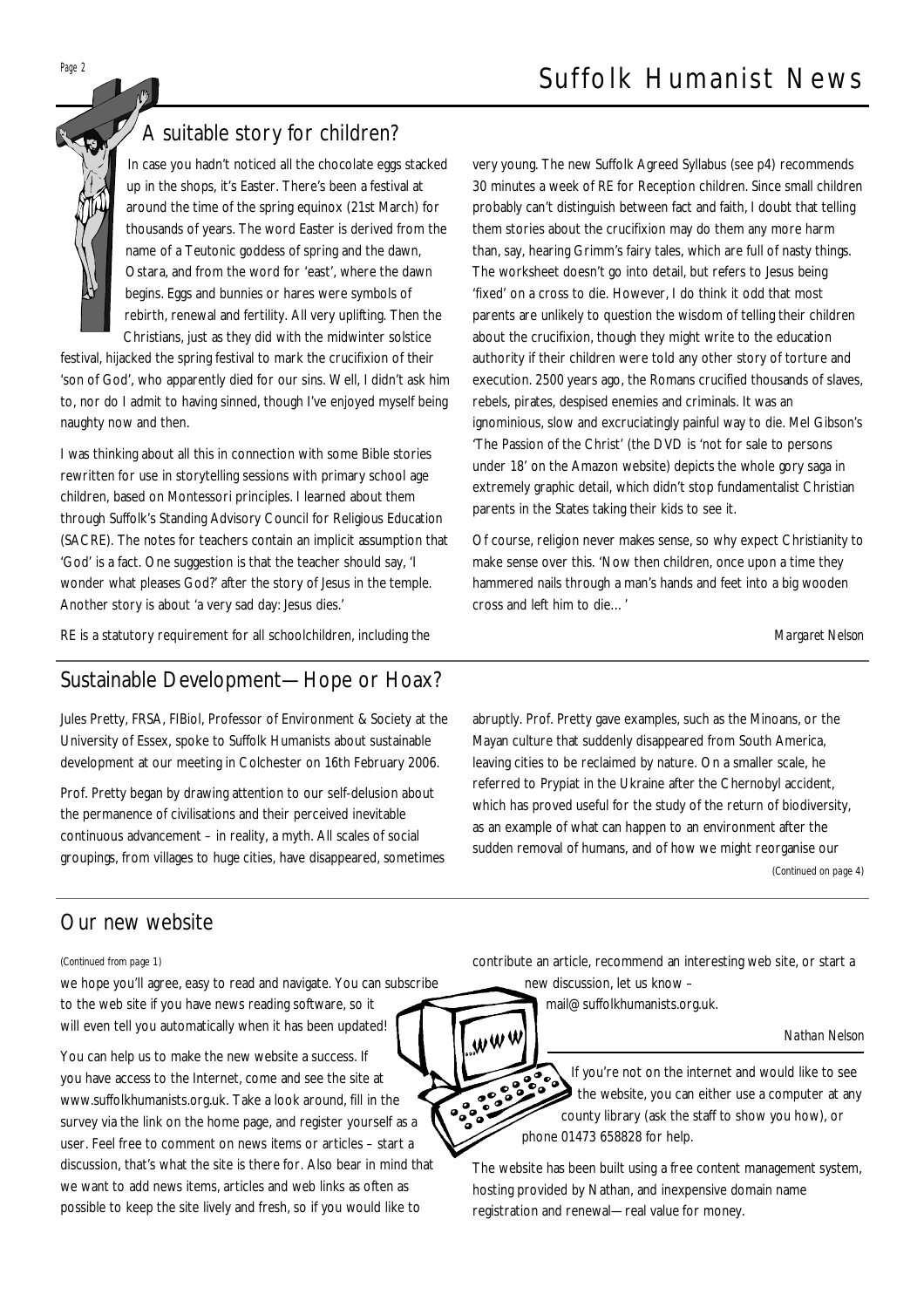## AGM, 8th March

The AGM was well attended. It was reported that we have 56 members, 6 joining in the last few weeks. The website's hosting has had to be moved, and we're taking the opportunity to rebuild the site. It will have greater functionality for lower cost (see p1). We're still affiliated to the BHA, the NSS, and SIFRE. There's a steady stream of requests for information through the website, by email, telephone and by post. We're listed in the phone book under 'H' for humanism, and in the Yellow pages. There's a link to our site on the BHA site and others.

Treasurer David Mitchell reported a net increase in our overall funds of £68.70 in the year. Subscription income has increased in line with membership and 20 members pay by standing order. He recommended that our subscription remains £5 per annum. Total donations were down but small donations continue to provide an important element of our income.

Margaret Nelson reported on ceremonies. She and Michael Imison, David Mitchell and Sophie Lovejoy provide ceremonies in Suffolk & N E Essex, and Yvonne Peecock has rejoined the team after a long absence since a near fatal car accident in 2001. The team's work attracts interest in Humanism in general and we have an unblemished record for good work. We're independent of the BHA's ceremonies network, though Michael also works with the BHA. We recently sent all the funeral directors and crematoria in our area a newsletter and have reprinted our information for clients. A significant proportion of enquiries come through the website, which is why we contributed a share of the cost of it last year. Michael reported that a funeral he'd conducted would be shown on the BBC's Heaven & Earth Show, probably on 19th March.

Margaret reported on PR and her education and public speaking engagements. A newspaper article in the Advertiser recently drew several enquiries. She's taking a break from Thought for the Day on Radio Suffolk, but has been doing them since 1995 and sometimes contributes to other programmes. She continues as a member of Suffolk's SACRE and has contributed to workshops on the new model RE syllabus. Michael and Margaret have contributed to Suffolk Inter-Faith Resource (SIFRE) forums. Margaret is a SIFRE tutor and was an adviser to the East of England Faiths Agency until last weekend, but has resigned. She visits Kesgrave High School twice a year for school conferences. Some of the students there were interviewed for the 'Why Atheism' DVD produced by Team Video Productions, which featured one of Margaret's funerals and a babynaming. It was favourably reviewed in the Independent a week ago. Margaret responds to requests for information from journalists and others whenever asked.

Michael reported that one of his wedding ceremonies had been featured in Suffolk Bride & Groom magazine.

It was agreed to delete a clause from the constitution limiting the

Chairperson's term of office to 3 consecutive years, that the committee should meet 3 times a year, that the AGM shall be held before the 1st April, and that the group should adopt the following statement: "Suffolk Humanists (the Suffolk Humanist Group) endorses the work of the Suffolk Ceremonies Team, and expects all members of the team to be members of the group." It was agreed to change the frequency of meetings as follows, on 12 months trial: 2nd Wednesday of February, February, April (which should be the AGM, a month later than previously), June, September and November in Ipswich, and March, May and October in Colchester – dates to be arranged.

The following people were elected to the committee: Chairperson, Michael Imison; Vice-Chairperson, Marie Haworth; Secretary, Margaret Nelson; Treasurer, David Mitchell; Committee members, Yvonne Peecock and Derek Mason.

#### **Financial Statement for the year 2005/2006**

| Income                                    |        |         |
|-------------------------------------------|--------|---------|
| Opening balance                           |        | 533.67  |
| Subscriptions                             |        | 222.5   |
| Donations                                 |        | 189.5   |
| Sale of publications                      |        | 10      |
| Refreshments & raffles                    |        | 95.4    |
| Celebrants' contribution to website costs |        | 30      |
|                                           |        | 1081.07 |
| Expenditure                               |        |         |
| Postage & admin costs                     | 123.44 |         |
| Room hire                                 | 48.2   |         |
| Stationery & printing                     | 17.03  |         |
| <b>BHA</b> affiliation                    | 50     |         |
| <b>NSS</b> subscription                   | 22     |         |
| SIFRE affiliation                         | 40     |         |
| Freethinker subscription                  | 15     |         |
| Website costs                             | 76.38  |         |
| Phone & conference calls                  | 12.2   |         |
| Travel & speakers' expenses               | 74.45  |         |
|                                           | 478.7  |         |
| <b>Balance</b>                            |        | 602.37  |
| Balance at Co-op Bank at 9/3/2005         |        | 187.17  |
| Credits not yet shown                     |        | 415.2   |
|                                           |        | 602.37  |

Please ask for a full copy of the minutes if you're interested.